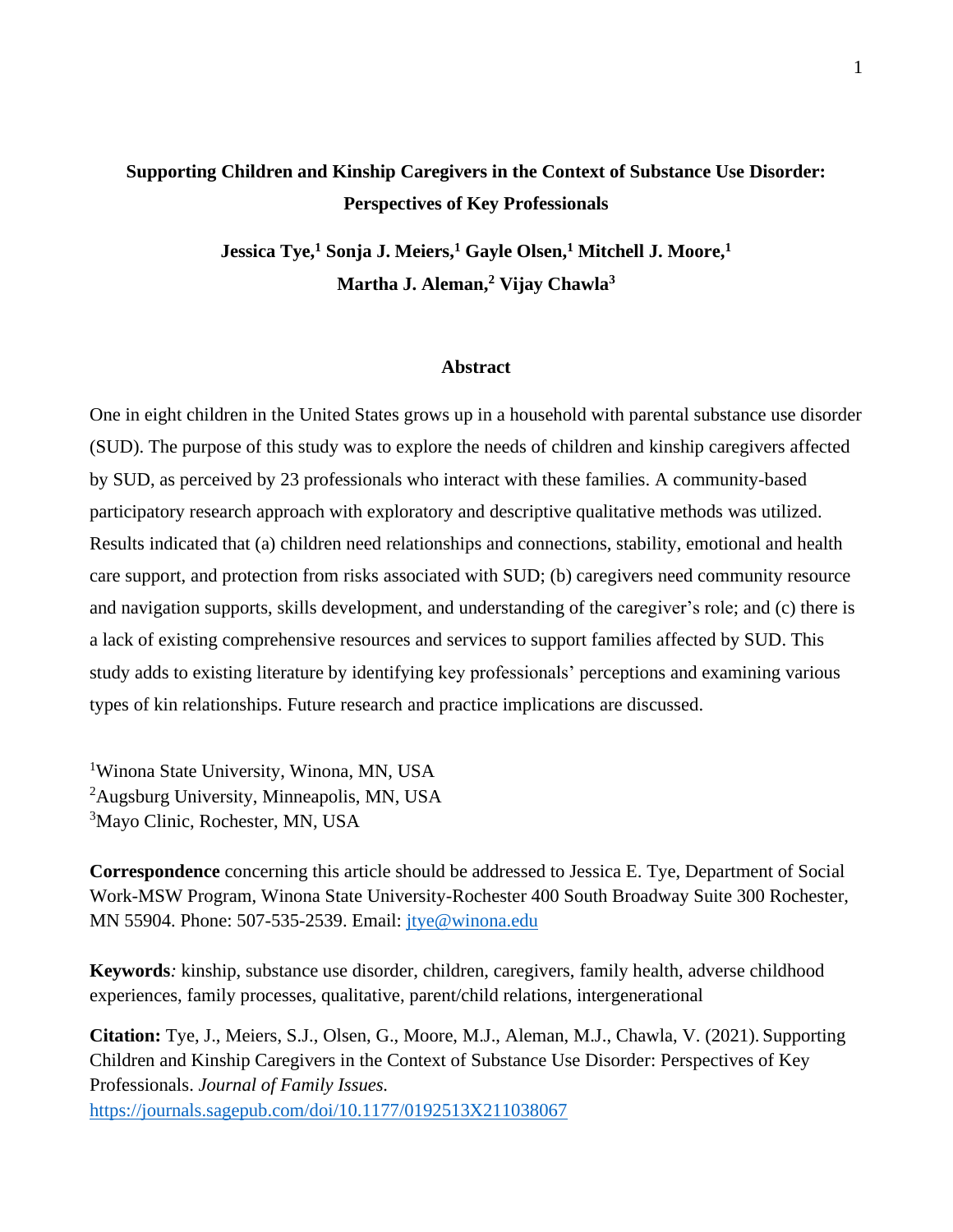## **Supporting Children and Kinship Caregivers in the Context of Substance Use Disorder: Perspectives of Key Professionals**

### **Introduction**

Substance use disorder (SUD) is a chronic, progressive, and potentially fatal disease (American Psychiatric Association, 2013). Alcohol and drug related deaths in the United States have more than tripled in the last 20 years and currently one in four deaths is caused by alcohol, tobacco, and drug use (National Institute on Drug Abuse, 2020). For every person who dies of substance use, many more endure the devastating effects of this disease. About 50% of individuals with SUD also have cooccurring mental health problems such as anxiety, depression, attention-deficit/hyperactivity disorder (ADHD), bipolar, post-traumatic stress disorder (PTSD), and personality disorders (Ross & Peselow, 2012; Santucci, 2012).

#### **SUD Affects the Family**

SUD disrupts fundamental aspects of family functioning including parent-child attachment, roles, routines, communication patterns, social life, and finances. Families affected by SUD often exhibit secrecy, shame, loss, conflict, violence, chaos, role reversal, and fear (Lander, Howsare, & Byrne, 2013). Family belief systems influence how families understand and experience SUD. For instance, cultural and religious beliefs influence the acceptability of the use of alcohol and drugs, and these beliefs influence norms that may be either protective or risk factors (Abbott & Chase, 2008). Sociocultural determinants also inflence how families experience SUD. Specifically, families of color are more likely to experience negative consequences from SUD including biased responses from the criminal justice system; reduced access to services; and greater morbidity, mortality, and violence as compared to Caucasian families (Matsuzaka & Knapp, 2019).

## **SUD and Children**

Data from the National Survey on Drug Use and Health collected from 2009 to 2014 found that approximately one in eight children (13%) aged three to 17 lived with at least one parent affected by SUD in the preceding year (Lipari & Van Horn, 2017). Alcohol use disorder was most common,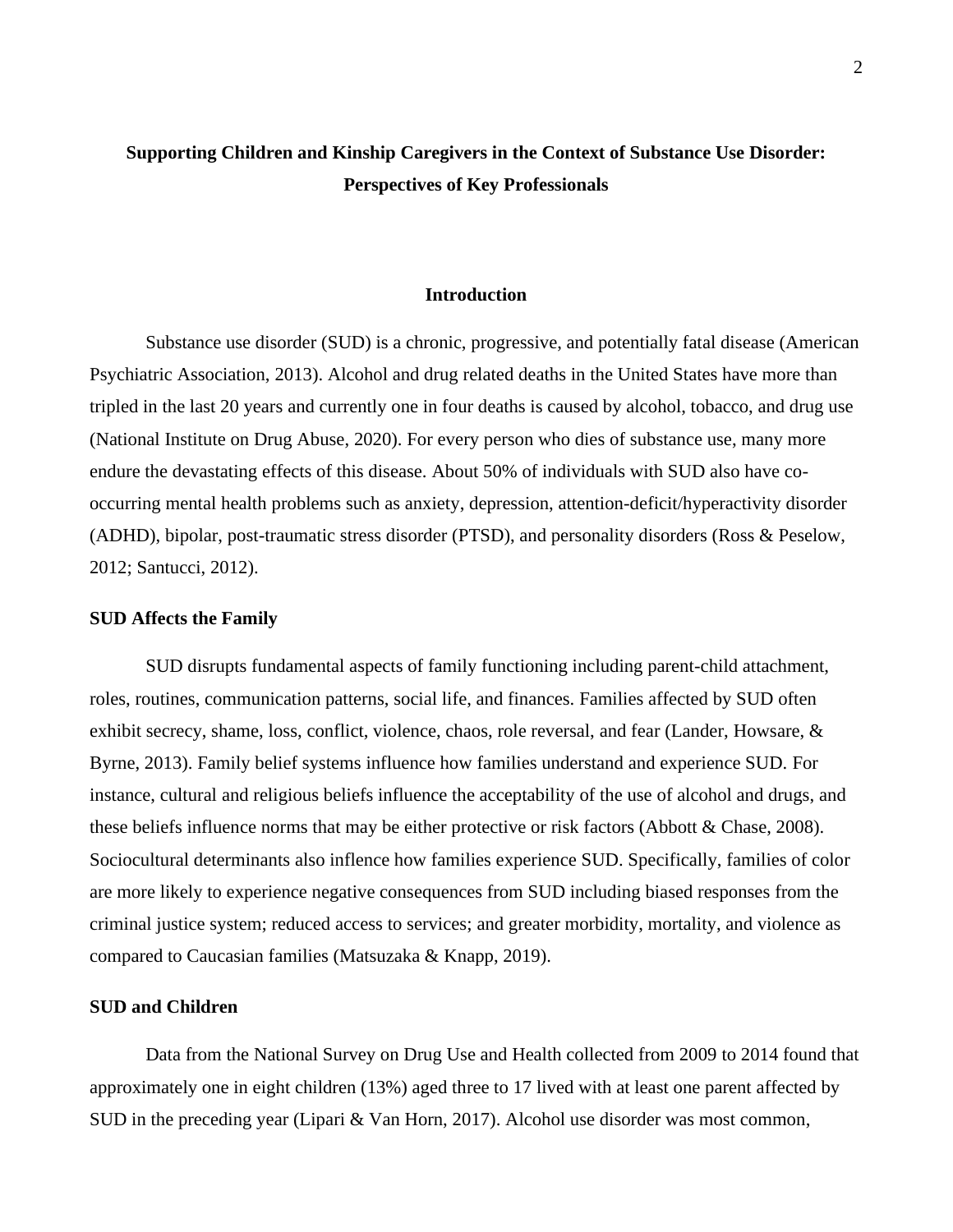occurring in nearly 10% of households with children and affecting about 7.5 million children. About 2.1 million children (approximately 3%) lived in households affected by illicit drug use.

Children raised in families affected by SUD have a higher risk of negative outcomes and are at increased risk for developmental, behavioral, academic, and emotional problems (Lander, et al., 2013; Smith & Wilson, 2016). They also are three to four times more likely to develop SUD themselves than children in families without SUD (Smith and Wilson, 2016). Children of parents with SUD are three times more likely to be physically, emotionally, or sexually abused and four times more likely to be emotionally or physically neglected than peers in families without SUD (Smith & Wilson, 2016).

More children in the child welfare system (51%) have had at least four adverse childhood experiences (ACEs), such as parental SUD, domestic violence, neglect or abuse, or incarceration of a parent, compared to the general population (13%) (Generations United, 2017). The stress children experience when parents struggle with substance use may overwhelm their ability to cope, permanently affecting brain development and creating the potential for life-long physical, mental, emotional, social, and behavioral problems (Shonkoff, 2016).

Children of parents with SUD have elevated rates of depression, anxiety, low self-esteem, oppositional behavior, conduct disorders, and aggression when compared to peers in families without SUD (Solis, Shadur, Burns, & Hussong, 2012). Adolescent children of parents with SUD also experience elevated rates of substance abuse (Neger & Prinz, 2015). According to Solis et al. (2012), children of parents with SUD have a unique risk for increased usage of alcohol and drugs, with earlier onset and more rapid acceleration when compared to peers in families without SUD. By young adulthood, the risk of an alcohol or drug use disorder is 53% in children whose parents have SUD, nearly double that of their peers from families without SUD (Solis, et al., 2012).

In view of the negative influences of parental SUD on children, it is important to understand that protective factors may mitigate the negative effects. Wlodarczyk, et al. (2017) suggest that a substantial number of children exposed to difficult life circumstances, such as parental SUD, show positive development and good adjustment. Protective factors against the negative influences of parental SUD include older age; high levels of self-esteem, self-regulation, and cognitive abilities; and having a flexible and optimistic outlook. Being in a positive parent-child relationship, having secure attachment, and experiencing a consistent parenting style are also protective factors. Additional factors include high family cohesion, adaptability, the presence of someone to trust, social support, and extracurricular activities.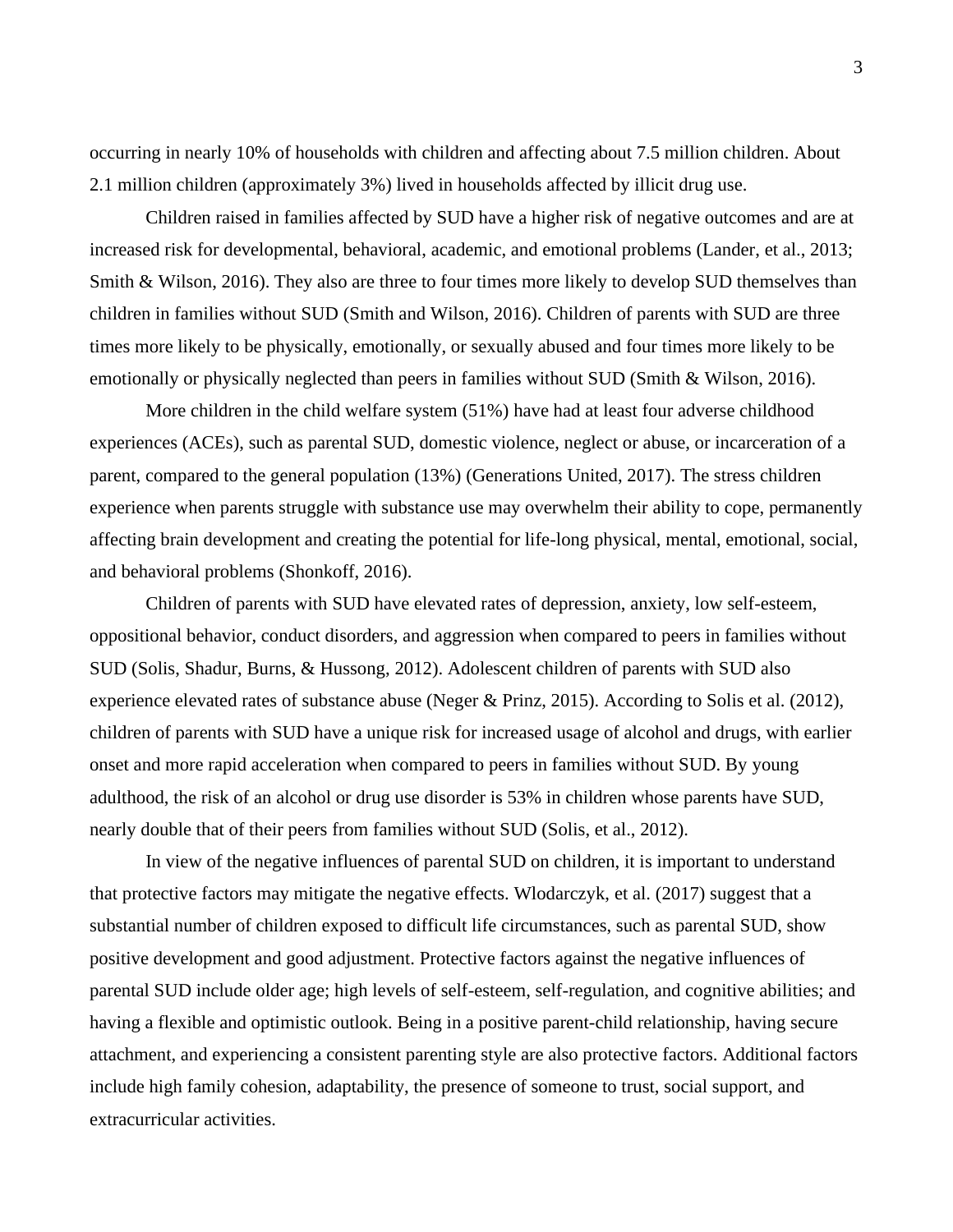## **SUD and Kinship Caregivers**

Children in families affected by SUD are often cared for by kinship caregivers (hereafter referred to as "caregivers"). Kinship care is defined as "the full-time care, nurturing, and protection of a child by relatives, members of their tribe or clan, godparents, stepparents, or other adults who have a family relationship to a child" (Child Welfare Information Gateway, 2020), and is mostly provided by grandparents (Vandivere, Yrausquin, Allen, Malm, & McKlindon, 2012).

Based on data from the 2010 United States Census, Ellis and Simmons (2014) found that about 2.7 million grandparent caregivers had primary responsibility for meeting the basic needs of one or more grandchildren under the age of 18. Among grandparent caregivers, 39% had cared for their grandchildren for five or more years. Approximately 4.5 million children under age 18 lived in their grandparents' homes, with over 2 million under age 6, and 45% of these households received no public assistance.

The number of children in kinship care and foster care is increasing overall, mostly due to parental SUD (Meinhofer & Angleró-Díaz, 2019; Vandivere, Yrausquin, Allen, Malm, & McKlindon, 2012). For every child in formal foster care being raised by kin, there are 20 children being raised by relatives informally outside the foster care system (Generations United, 2017). Caregivers and children in informal kinship care relationships often lack access to available support and resources (Generations United, 2016).

Caregivers raising children are at greater risk of depression, social isolation, hypertension, insomnia, diabetes, and decreased physical and emotional well-being (Ge & Adesman, 2017; Hadfield, 2014; Woods, 2020). They also are faced with challenges of financial stress, lack of legal relationship with the child, inadequate housing and resources, and social isolation (Letiecq, Bailey, & Porterfield, 2008; Sharda, Sutherby, Cavanaugh, Hughes, & Woodward, 2019). In addition, many grandparent caregivers have relationship conflicts with the grandchild's parent with SUD over the nature and extent of appropriate parental involvement with the grandchild (Taylor, Marquis, Coall, & Wilkinson, 2017).

Despite the challenges of parental SUD for caregivers, protective factors may minimize the challenges. Woods (2020) found that spirituality and social supports were key coping mechanisms for caregivers of grandchildren. Dunfee, Brown, and Schoenberg (2020) suggest that religion and spirituality provide a sense of purpose, perspective, and coping among grandparent caregivers. In addition, they found that church communities provide stability and increased social cohesion for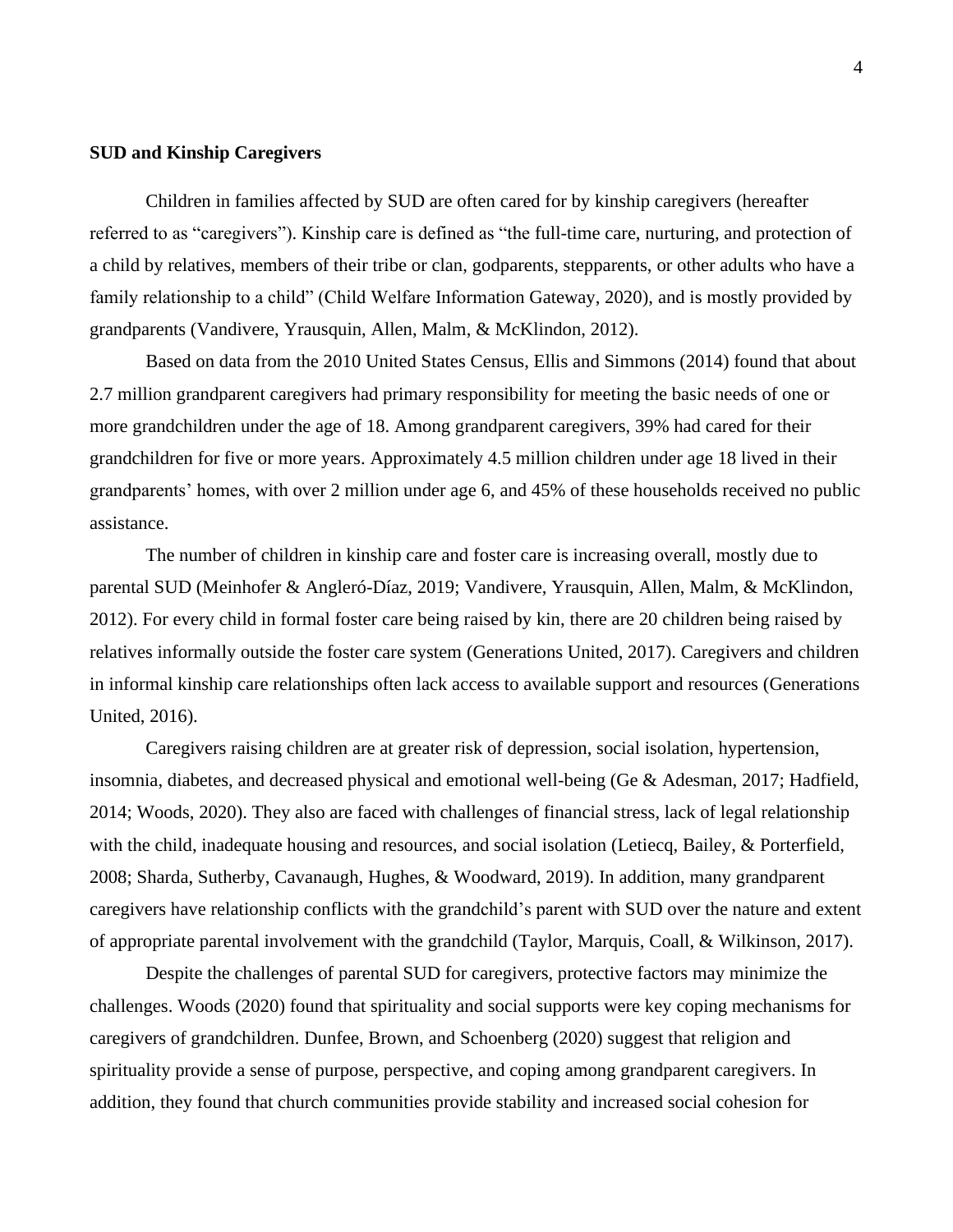grandparent caregivers. Sharda, Sutherby, Cavanaugh, Hughes, and Woodward (2019) found that caregivers' parenting stress and informal social supports were related to their own well-being. These studies suggest that spirituality, religion, and social supports may act as resilience factors for caregivers.

The influences of parental SUD on children and their caregivers are signficant. Yet, previous research identifying the needs of children and caregivers by professionals who provide services to families affected by SUD is lacking. In addition, studies that examine a variety of kin relationships beyond grandparents are lacking. Thus, the purpose of this study was to explore the needs of children and kinship caregivers in families affected by SUD, as perceived by professionals who interact with these families within one Midwestern community.

### **Method**

### **Design**

A community-based participatory research approach (Israel, et al., 2005) with exploratory and descriptive methods guided identification of the significance of the problem within the community, the study design, and data analysis. This approach allowed a broad range of community stakeholders to participate, explore the extent of the problem, and identify an approach to recruiting a relevant group of key professionals. The research team was composed of community and academic professionals, including individuals with the lived experience of SUD. The protocol was approved by the Institutional Review Board of the affiliated university, and participation of interviewees constituted implied consent.

## **Sample and Recruitment**

Twenty-three professionals who interact in various capacities with families affected by SUD were interviewed, including 13 women and 10 men. Sixteen (70%) had professional experience working directly with children and family members affected by family SUD. The sample encompassed one or more individuals in the following primary professions: addictions counselor, attorney/judicial system worker, educator, family counselor, health care interpreter, law enforcement, mental health counselor, physician, probation officer, public health nurse, and social worker.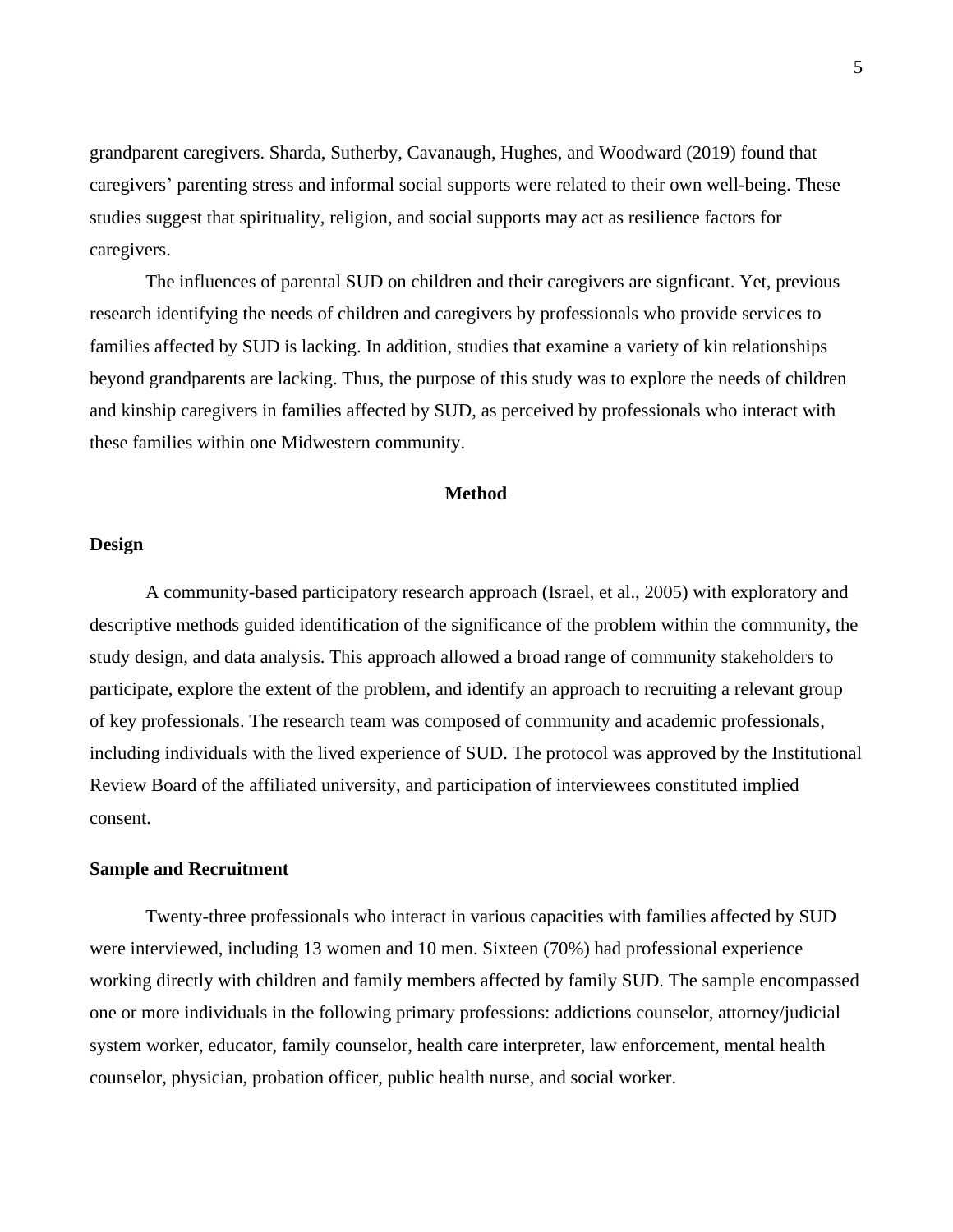All were aged 18 and over, and from one Midwestern state in the United States. Interviewees were identified from within the community based on their professional expertise. Names and contact information were drawn from publicly available governmental, private organization, and business directories. A member of the research team made initial contact by phone, in person, or by email. They explained the study and invited potential interviewees to participate according to a defined recruitment script.

## **Data Collection**

Data were collected from March 2019 to September 2020. Two interviewers conducted the interview and used a semi-structured interview guide to explore the needs of children and caregivers affected by SUD (Table 1). Follow-up questions were asked to clarify answers. Each interview was recorded, and the interviewers wrote field notes following interviews to note overall impressions, challenges encountered, and/or opportunities discovered. The recording was then transcribed by a professional transcriptionist who de-identified the transcript for confidentiality and anonymity.

#### **Data Analysis and Credibility**

Investigators followed content analysis methods (Graneheim & Lundman, 2004) for analyzing data text. A subgroup of investigators thoroughly read each transcript and highlighted meaningful statements or phrases of text within the data analysis software program ATLAS.ti 8. The subgroup then met as a team to review meaningful statements and codes that described the meaningful statements in words close to the text. Codes were then aggregated into larger themes with subthemes (Graneheim & Lundman, 2004) within the ATLAS.ti database. Exemplar statements of themes and subthemes were retrievable from within the database for the purpose of assuring validity.

Measures to assure credibility of the data were addressed through the criteria set forth by Lincoln and Guba (1985). Transferability to other settings was enhanced by providing a description of the research process employed (Hays & Singh, 2012). Dependability was addressed by having achieved agreement on study findings by all investigators. Confirmability was addressed through the evidence of focusing on the data and reporting them as directly as possible. De-identified exemplars of data text are used to demonstrate theoretical authenticity. Data collection ceased when data saturation was reached, thus demonstrating adequate sample size. Researchers approached the study with a sense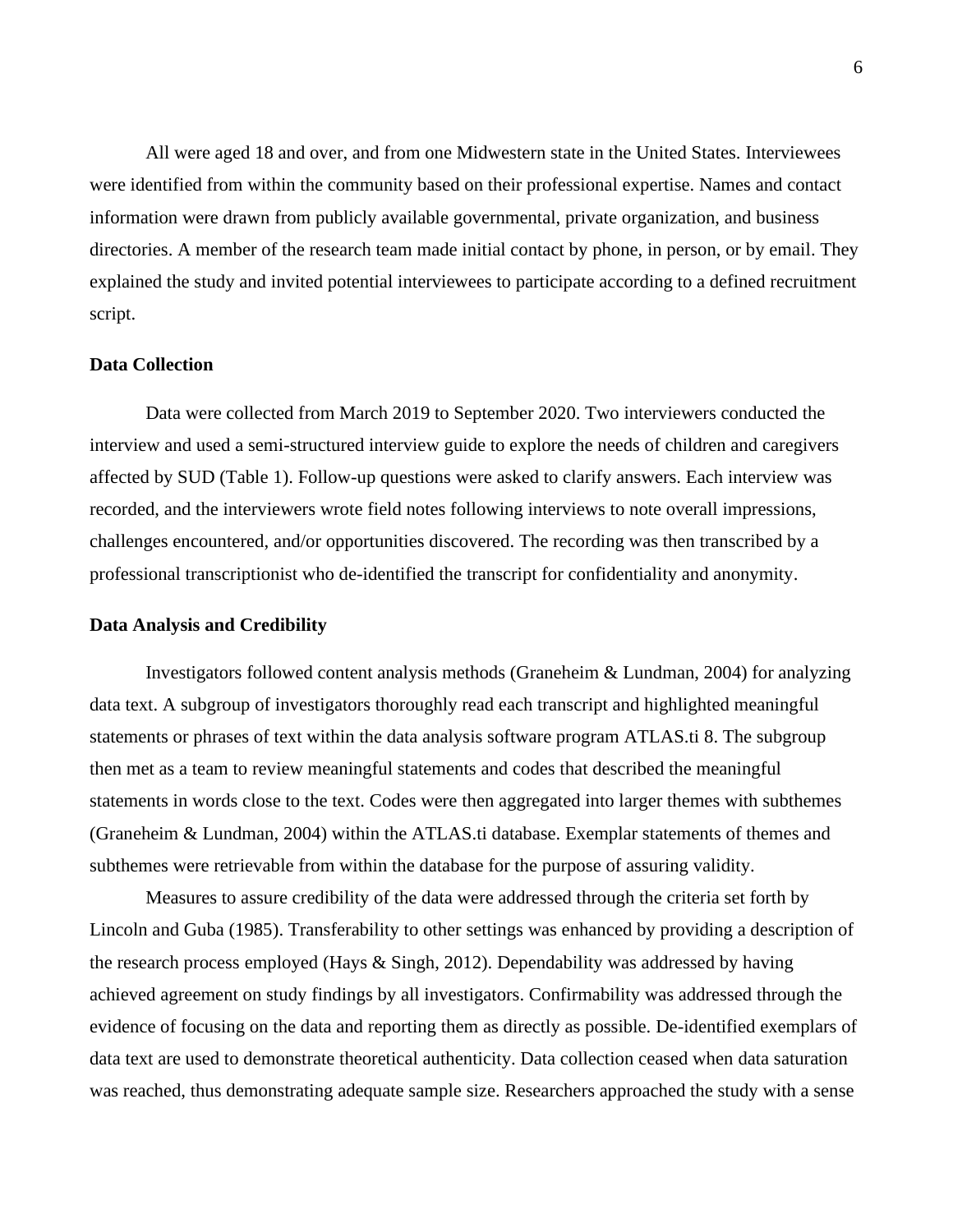of flexibility and implemented novel ways of organizing, presenting, and analyzing data consistent with the method.

### **Results**

### **Children's Needs**

The professionals interviewed in this study perceived that children's various developmental needs must be met. The children need relationships and connections with parents and other adults, stability and consistency, and emotional and health care support. Finally, children must be protected from risks that occur in the context of SUD. Within the exemplars that follow, the use of an ellipsis (. . .) signifies statements or portions of the statement that are not necessary or relevent to the theme.

**Developmental needs.** Children's needs vary according to their developmental level, although according to one professional parental SUD "has a huge impact on the child" at any age. Infants, toddlers, and preschoolers are most vulnerable for not having their basic needs met because they are very reliant on their parents. "When substance abuse is in the mix, sometimes [the substance] gets prioritized . . . over those basic needs for the kids," such as food, shelter, clothing, and safety. One professional shared, "We've had kids walking down the street in a diaper in the dead of winter because Mom or Dad is passed out and the child . . . [gets] out of the house."

With school-age children, "we start seeing more of the depression, the anxiety, maybe ADHD, oppositional defiant behavior, disruptive behavior." Children may be "missing a lot of school, showing up without the materials that they need. . . . Showing up without a winter jacket. . . . Not having forms signed [or] money in the lunch account." School-age children also may be taking care of their younger siblings. One professional shared about a boy,

Twelve years old, and he had been acting out a lot in school. . . . It turned out that his mother had moved and left him . . . and his two [younger] siblings. . . . [They] had been living in a car for a week.

In older children "we see a lot of anger toward the parent who's been using." Although "older kids . . . [are] a little better able to advocate for themselves," they may not be willing to disclose personal information. "That measure of love and loyalty [for their parents] is really hard on kids. They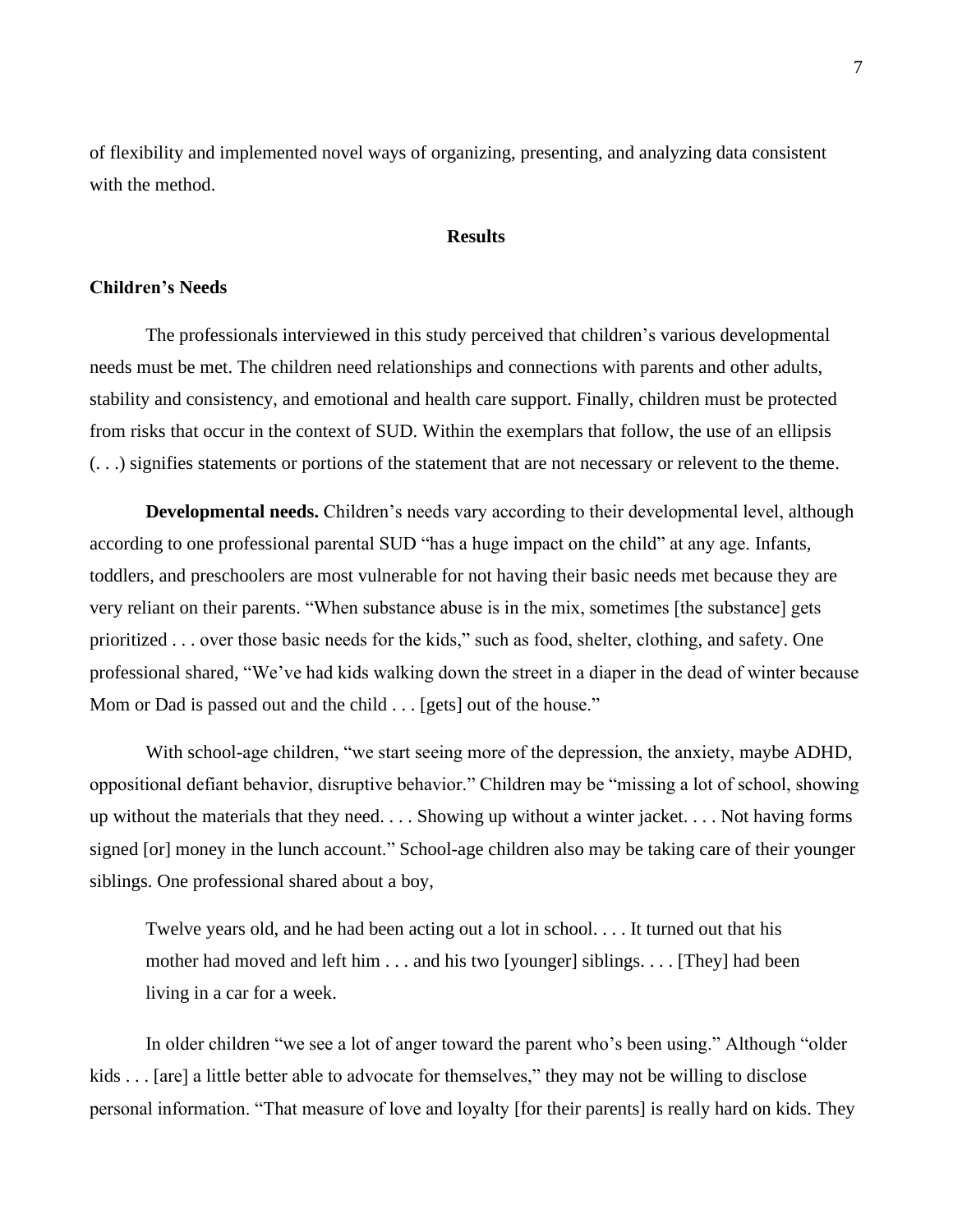wouldn't want to be snitches." Their status as minors also acts as a barrier to self advocacy. "A lot of times we can't talk to the kids without the parental consent." Adolescents are "making more decisions and doing their own thing, but really having someone who can act and function as a parent [is still important]."

**Relationships and connections.** The majority of professionals reported thinking that most parents want to be good parents, although parenting quality can depend on the state of the parent's substance use. One expressed,

I think there is a [misunderstanding] out there, that parents who are struggling with chemical use are bad parents. . . . My experience has been that they are really great parents actually, but they are just struggling with an addiction.

Several professionals described the need for keeping the child safe and cared for while maintaining the parent-child relationship. One professional with a personal history of SUD stated,

I think that you have to assess the harm, right? . . . I took care of my children. I drank, I used drugs, but I don't think that my children would have been better during that time in a foster home.

Another advocated that "kids need to be able to continue their relationship with their parent, whether [the parents] are in or out of their recovery." "Removal of kids from their families . . . should be the very, very, very last case scenario." "When you remove children, you're creating further trauma . . . so if there is a way to wrap safety around that child within the context of the parent's use, we're always going to try that first."

Children also benefit from the support of extended family members, community supports, and connections with other adults. Children benefit from programs such as "Boys and Girls Club, or places where they can get those adults, those caring adults, in their world."

It really takes one person to think that a kid is the most amazing person in the entire universe for them to be successful, and so if . . . their parents are struggling with addiction, we know that there are relationships and connections that can help them to be resilient even outside of that [family] structure.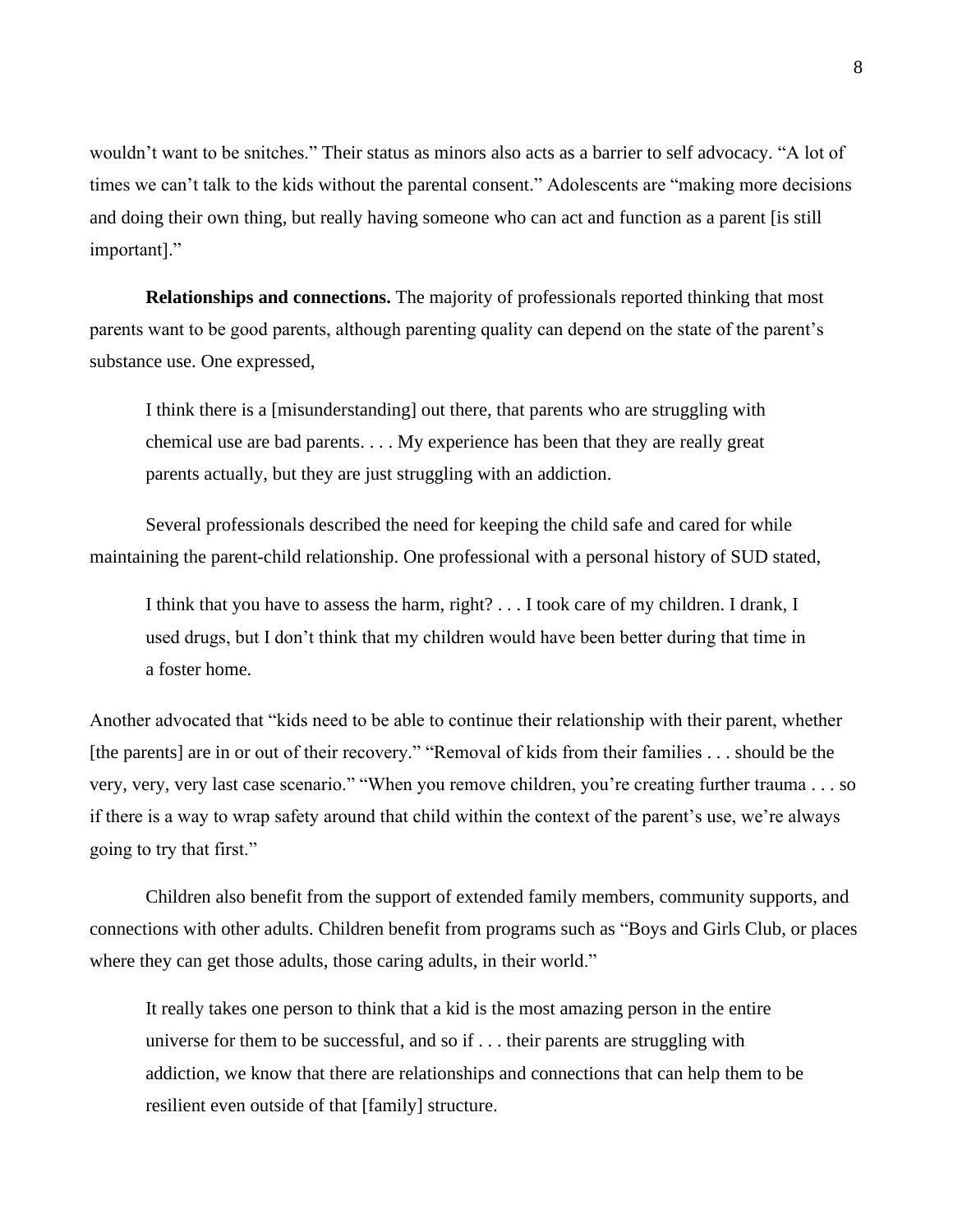**Stability and consistency.** Stability and consistency were identified as priority needs for children. "The biggest thing for them is just to feel like they have some kind of stable, predictable, safe environment." "People who are facing chemical dependency issues may be burning bridges . . . and so that little one ends up getting bounced around, and the effects of that are pretty detrimental." Such transitions can create "a new normal for the kid." "Most of these kids, they just don't know what is next for them."

Parental SUD often creates confusion for children, who need "somebody who's able to understand what's appropriate for them at their age and then tell them what's going on in real terms, so that they're not making up their own stories." Living in a family affected by SUD may give children a distorted idea of normal family life. One professional noted that "people who come from homes where addiction is prevalent . . . think everybody's parents drink, use drugs." This "teaches them early patterns . . . and then that sort of sets [them] up . . . to that same lifestyle." Another suggested that the children need "somebody to talk to, to understand what is normal and what is not normal."

Stability in school placement was also recognized as important. Kids sometimes get "bopped around to different schools," and

there's a lot of research . . . [that] multiple school placements reduce a child's graduation rate and their academic learning. Every time they move, we say they lose about four months of learning, and so we try very hard to keep kids in their school of origin.

"I would say that school itself is structure. You go to school at the same time, you have the same classes, eat at the same time, and get done at the same time." Another professional described how the school plays a central role in the lives of children: "The needs of the children in these families are to have a positive experience at school, and to have adults who care about them, and for them to have a sense of confidence and competency."

**Emotional and health care support.** Emotional support is critical for children raised in the context of SUD, and they may not develop healthy coping strategies "because they did not get the opportunity to learn in their nuclear families." One professional noted that it is not necessarily how much the parent is using.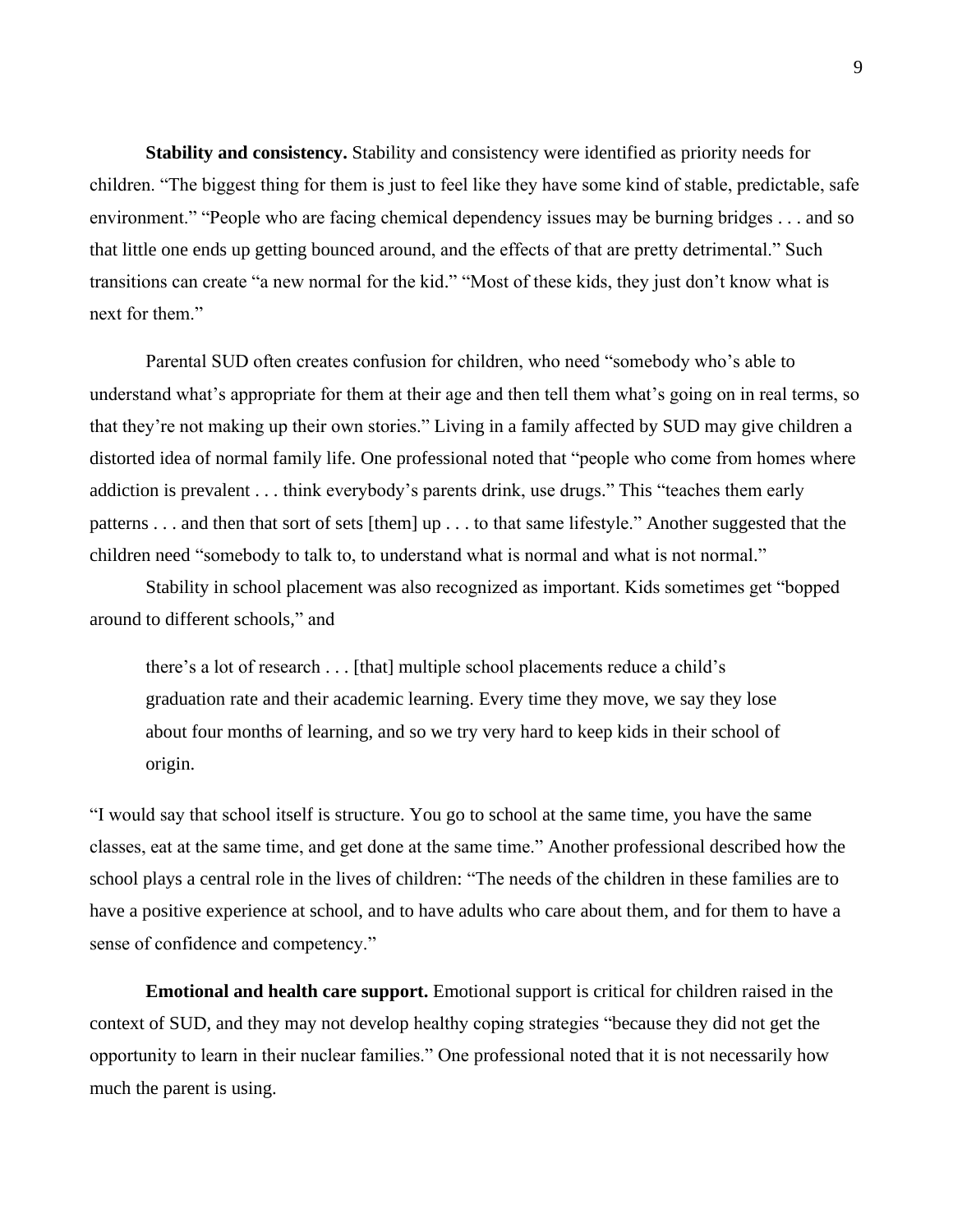The impact on the child is much more about the unique circumstances. . . . Some kids [in families where] abuse or conflict in the home . . . is part of that substance abuse, they are more affected. So, I think that's really where we would focus in, is on their ability to cope.

Children "need to be reminded that their feelings are real  $\dots$  [and need help expressing]  $\dots$  those emotions, because kids that bottle up big-time feelings are going to explode someday." Children "deserve a model for a way to make different choices in life, and a way to handle challenges in life differently than they've maybe seen their parents do."

Children in families with parental SUD also need health supports. Pediatric health care providers can play an important role in providing these supports. As one professional suggested, "These kids need to be followed much more closely than an average child." The stress of living in a family with SUD may manifest as somatization, the tendency to experience and communicate psychological stress through physicial symptoms. As one professional shared,

Irritable bowel is associated with anxiety and for other mood issues. . . . Chronic regional body pain without a defined cause is a very common one. These kids are oftentimes traumatized, and that can manifest itself in different ways, and a lot of the time that is as behavior problems.

Thorough health assessments are key to appropriate and timely treatment. One professional reported that children affected by SUD are often diagnosed with ADHD or oppositional defiant disorder, when "actually the majority of them have PTSD. And so I will see kids on multiple antipsychotics and anti-ADHD meds, and they are not getting better, they are getting worse . . . because with PTSD it makes it worse." Getting a thorough mental health assessment early in life "gives kids a much better chance for success down the road." Professionals recommended longterm mental health treatment. "Any child who experiences alcohol or drugs in their family . . . they probably need . . . mental health care from infancy on up." Others recommended "intense services with long-term monitoring" and services to "wrap around these kids from preschool to high school." Despite awareness of the need for emotional and health care supports, several professionals commented on the limited resources for children. One stated, "I don't really know of services that are focused on children specifically related to their parent's substance use."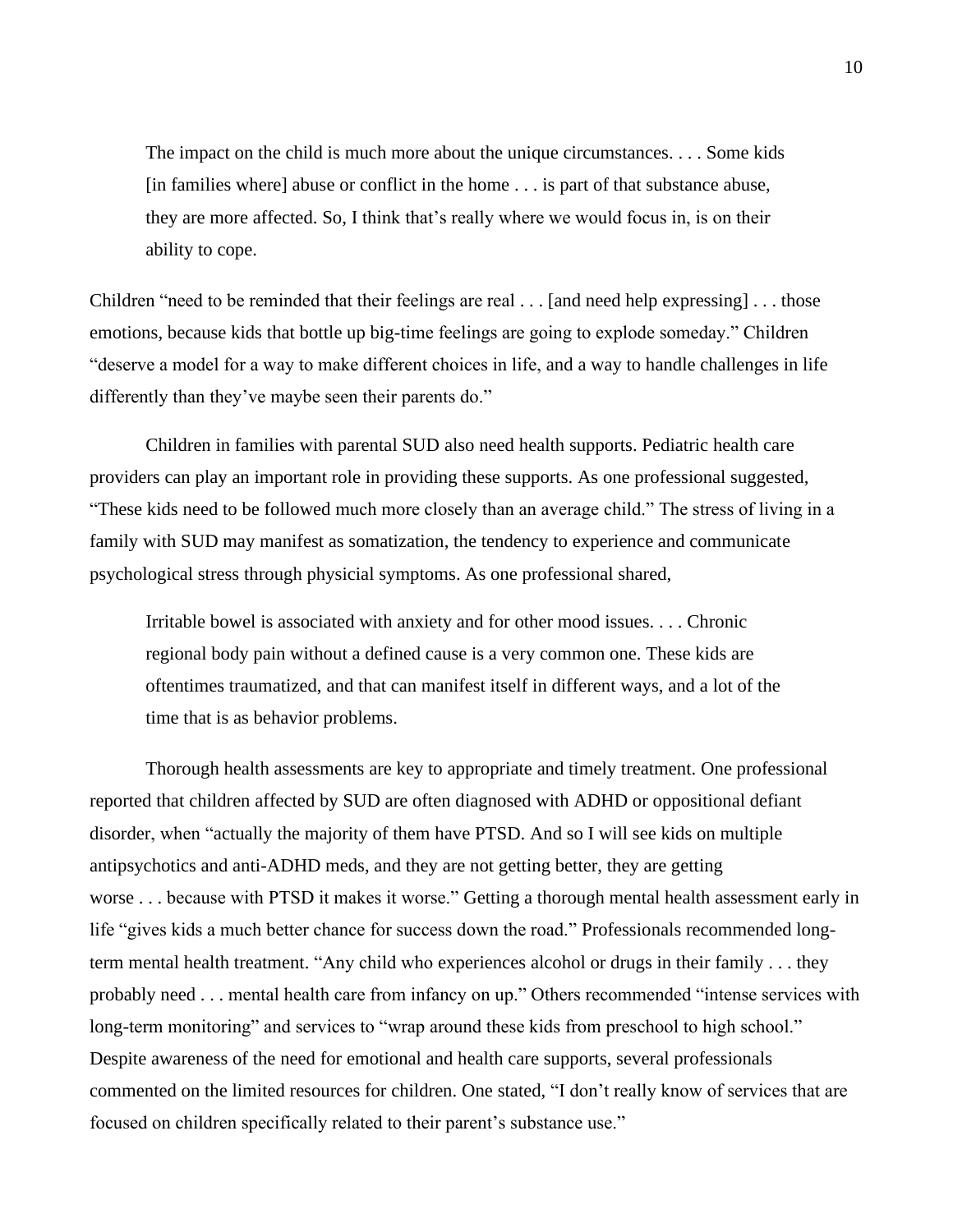**Protection from risk.** Professionals noted that SUD in the family may place children at increased risk for inadequate supervision, drug exposure, neglect and abuse, and exposure to criminal activity. For instance, children may be exposed to drugs during pregnancy, breastfeeding, or while living in the home. One professional noted that a child may be injured

by getting into the parent's drugs that are being left around . . . and there are times when the parents purposefully will give drugs [to a child] . . . to get a response, either to sedate them or to, um, see how funny it looks.

Substance use increases the risk of neglect and abuse.

Most people think of neglect as 'It's only neglect, thank God it is not head trauma.' But . . . neglect carries as great potential effects physically and developmentally and socially and behaviorally on these kids. So, even if they do not get the drug in their system, the lack of stimulation and inconsistency puts these kids very much in harm's way.

Another professional stated,

If the parents are dealing, now I have drugs and . . . loaded weapons under the cushions, and stuff in the house. Plus, you are bringing bad people into the house, so now the risk of physical abuse and sexual abuse is increased for that child.

Several professionals stressed the importance of protecting children from these risks. According to one, "Our job is to identify the risks to the kids. They need to be in a safe environment."

## **Kinship Caregivers' Needs**

The professionals interviewed in this study identified grandparents as most likely to be the caregiver, but also discussed caregiving by other relatives, church members, or friends who have a relationship with the family. Professionals perceived that caregivers need a variety of community resource supports, skills development to maintain the family system, support for navigating systems on behalf of children, and understanding of the caregiver's role in the context of SUD.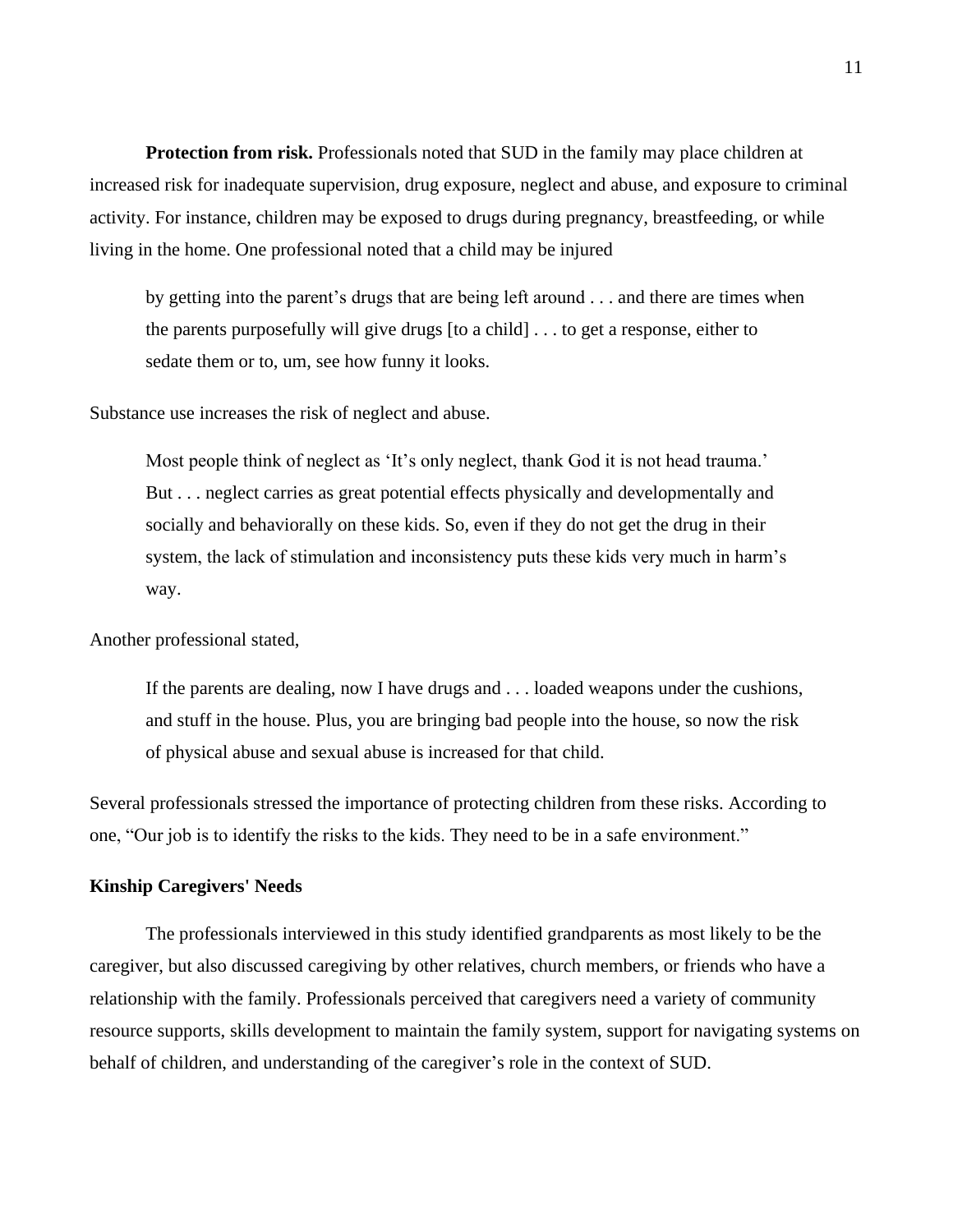**Community resource supports.** Caregivers need financial support and case management services such as counseling, food support, housing, and childcare to maintain the family system. The most immediate need confronting kin when they assume the role of caregiver is financial support for the child, particularly when the situation is urgent. "Caregivers are working so hard to try to take care of these children that weren't something that they had expected." One professional stated that the biggest need of caregivers is "probably economic resources. All of a sudden instead of five mouths to feed you've got seven." Another elaborated, "It's an unexpected cost, it's not a small one, and . . . [public assistance programs aren't] available unless you have adopted these children or have custody of them."

Several professionals described the need for caregivers to have access to affordable childcare, housing, and food support. "Childcare assistance would be really helpful for these family systems, but sometimes they do not qualify because they are not [legally considered] the direct custodial [parent] of the children." The need for caregivers to have access to affordable, appropriate housing for themselves and the child was voiced by one professional,

I think it needs to be safe, and I have some situations where there's nine or ten people living in a two- or three-bedroom apartment. You've got kids sleeping on the couches and blow-up mattresses on the floor. . . . Everybody likes a measure of privacy, and I'm not sure there's much of a measure of privacy when everybody's on top of each other.

Last, the need for food assistance for caregivers to ensure food security for children was expressed. One professional stated, "A lot of grandparents are living on a fixed income and now they have the financial burden [of providing] food and clothing and sports and whatever else that they're trying to give."

Professionals frequently commented on the inadequacy of resources to support families and caregivers, and expressed the need for case management services to support the child's growth and development. "I think a lot of times it is teachers . . . or possibly child protective services . . . [that] try to get these wrap-around services." One commented, "I think often times in the past the family is neglected in that sense, where they don't necessarily receive the resources or assistance." Others noted that sometimes caregivers hesitate to access the few available resources "because we [the family] don't want too many people to know our business."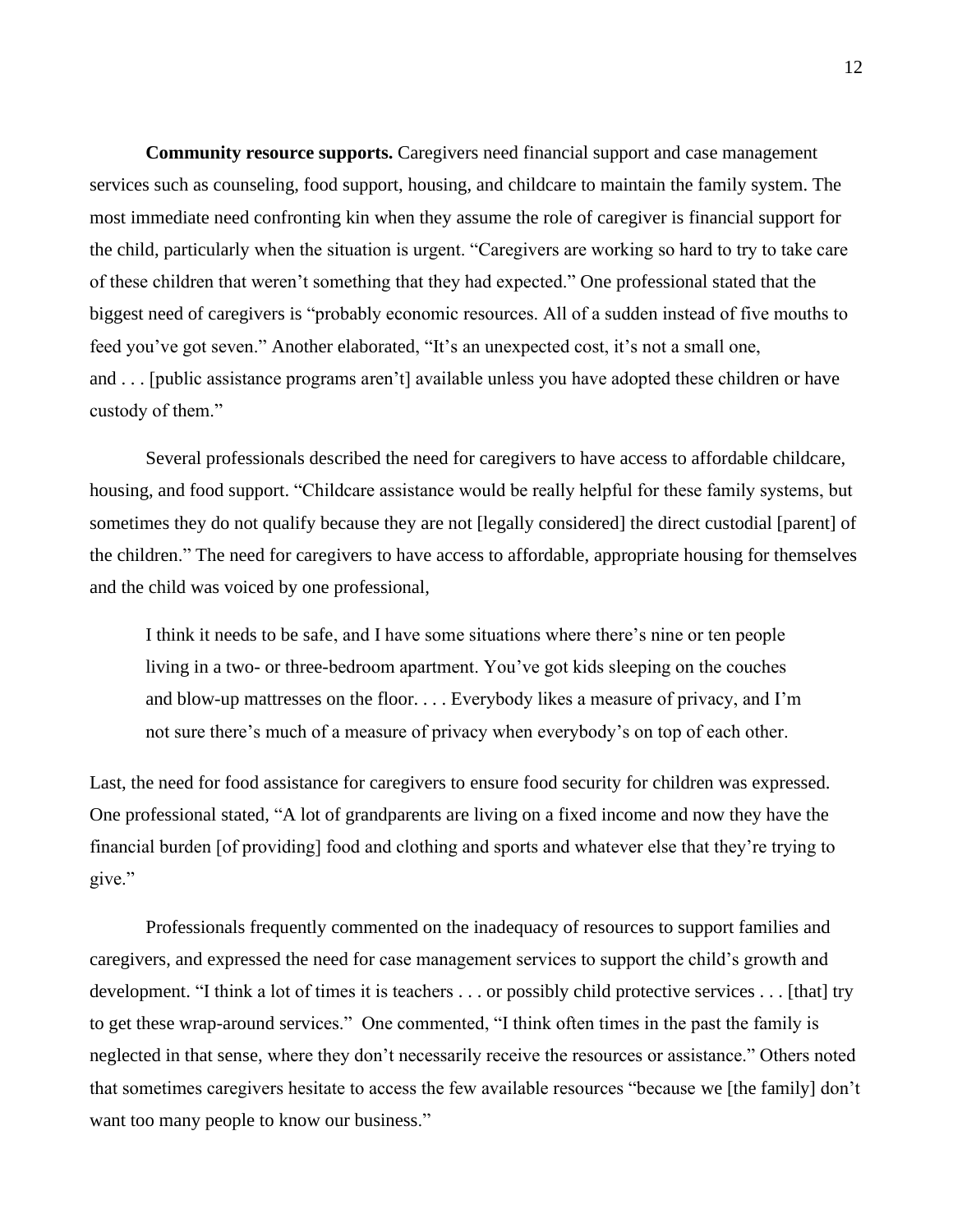**Skills development to facilitate the family system.** Caregivers also need support for developing skills to faciliate the family system. Most immediately, caregivers need to know how to address the adverse childhood experience (ACE) of SUD because "the children, they really are special needs children that come into the [caregiver's] home." Many kin who assume the role of caregiving have had little experience with ACEs and need to know that "those really young kids . . . who had this horrible existence up to this point [can be] hardwired this way." Likewise, it may have been a long time since a caregiver has taken care of a young child and they may need to be reacquainted with basic parenting skills such as "When do they toilet train? When it is acceptable to tolerate that [behavior]?" Finally, caregivers may need training in technology skills necessary to support the child and family system. For instance, one professional shared about a caregiver who was unable to access an online report card and requested, "Can I just get a printed report card?"

**Support for navigating systems.** Caregivers also need support for navigating multiple systems on behalf of children, including childcare, health care, education, and legal systems. Caregivers are temporarily navigating systems while the parent with SUD is unavailable. One professional describes, "We might do an intake with the caregiver rather than the parent, depending on where [the parent with SUD is] at in the process."

Accessing and navigating health care systems must also be done emergently by caregivers. Oftentimes caregivers do not have health insurance information, knowledge about the child's health care providers, or decision-making authority for the child. One professional stated,

Making sure that [the child has] health insurance, figuring out a way that [the caregiver] can make those medical decisions . . . for those children in the absence of a parent [is necessary]. . . . [They need] some sort of navigator.

It is particularly arduous to access mental health services for children because "children's mental health. . . . They have a wait list for case management. . . . Even if you are being proactive and you're trying to get help for your kid . . . it's not easy."

Navigating the legal system to access important child services is also difficult. One professional described, "Do they [the caregiver] have the power of attorney? Do they have temporary guardianship?" Another stated that caregivers need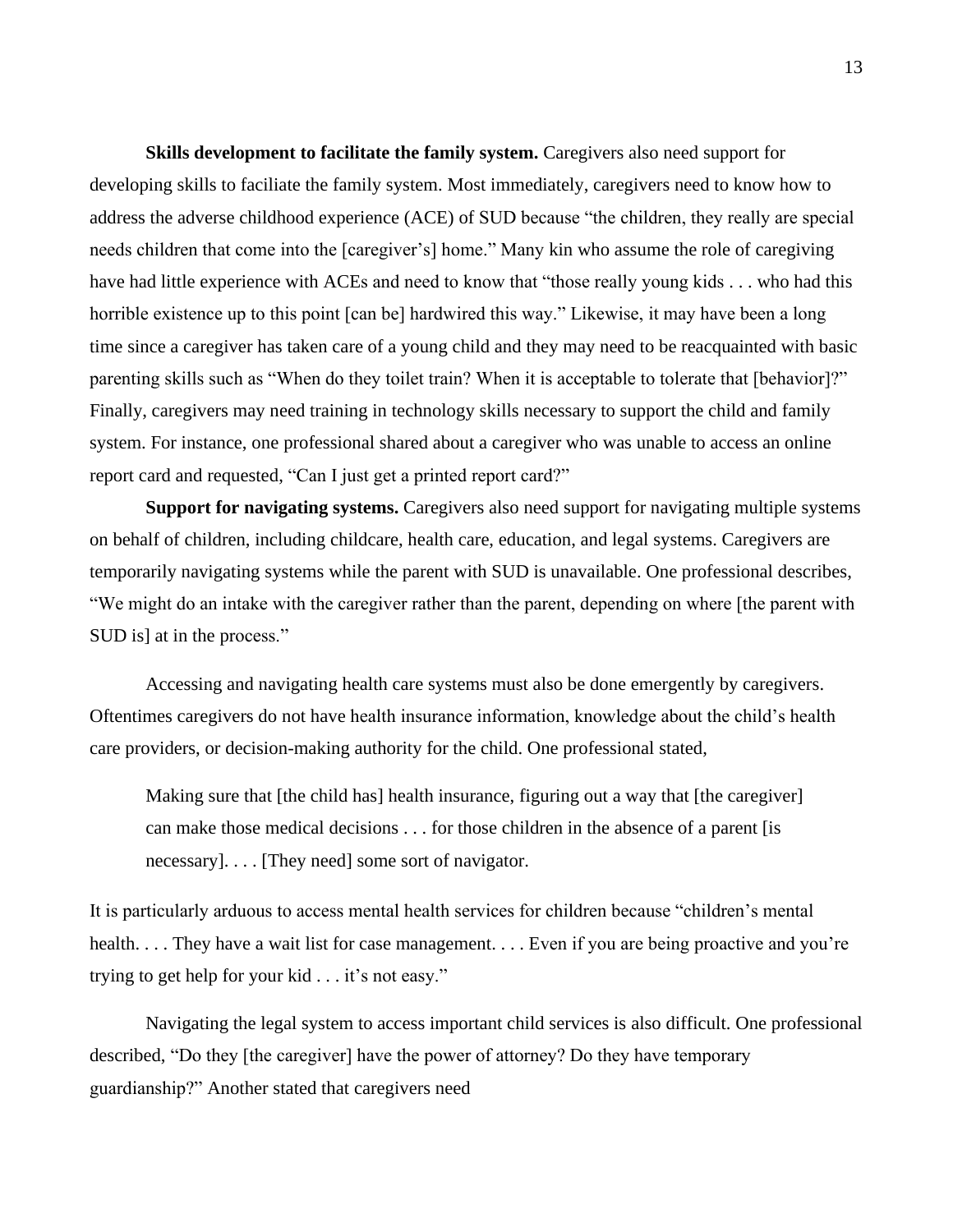helpers who can help navigate this complicated process, and whether that is needing to go to court to get some sort of custody, or to transfer custody over, or if it is needing to figure out how to get mental health services when you are not legally their parent. How do you navigate that? How do you navigate the school?

**Understanding the caregiver's role in the context of SUD.** Caregivers need knowledge about the entirety of the caregiver role in the context of SUD, when children are likely to have had ACEs. Physically, caregivers become tired to the point of exhaustion from the responsibilities of caring for the child while dealing with the uncertainties of SUD. "Many times they don't even have time to live. They get physical and psychological exhaustion because they don't have time to sleep, to think, and to eat." Thus, it would be helpful

for the grandparents to know that there's such a thing as crisis nursery. . . . Or maybe they have the funding enough to pay for their own babysitter to come and help out or something because . . . they need a little bit of free time, too."

Caregivers are also confronted with role conflict in supporting the person with SUD while being responsible for that person's child. "The grandparent may not believe that their son or daughter really would do anything wrong, so they let the parents continue to have exposure to the kids, unbeknownst to the county." Caring for the child of a loved one with SUD forces caregivers into coparenting. As one professional described,

Caregivers struggle when there is not court involvement, or there is not child protection involvement, and it is just me trying to talk my daughter through her needing to do something, or I need to take her child, right? My daughter can either agree with me or not, and then if she does not agree with me, I have very few options to be able to just get that child in a safe place.

#### **Discussion and Conclusion**

The purpose of this study was to explore the needs of children and kinship caregivers in families affected by SUD, as perceived by professionals who interact with these families. Using a community-based participatory research design with a qualitative method allowed examination of the naturally occurring needs of these children and their caregivers. The results indicated that professionals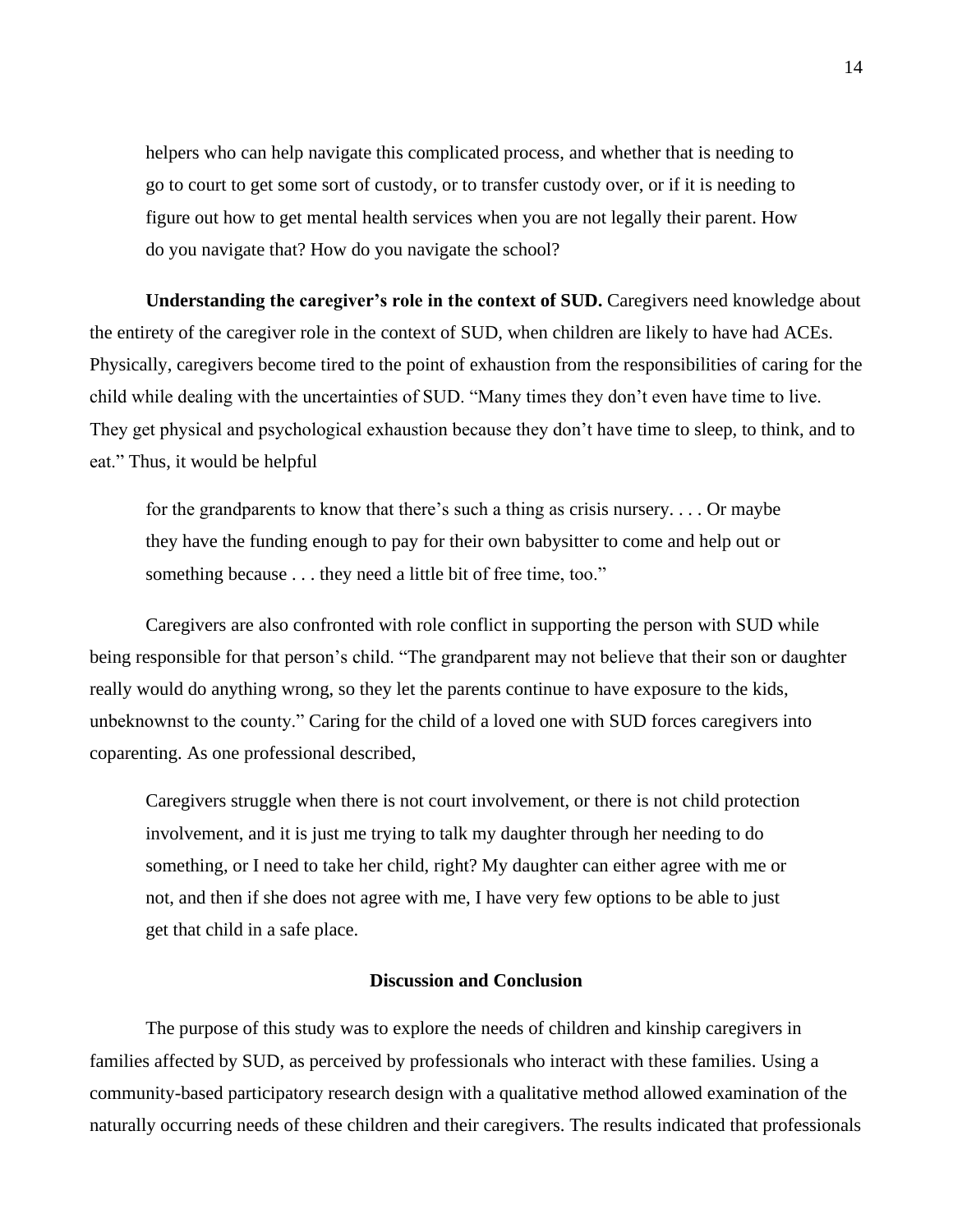are aware of the needs of children and caregivers; however, there is a lack of comprehensive resources and services to support families affected by SUD.

The findings showed that professionals perceived children's needs as being linked to their stage in development, and their desires for relationships and connections with parents and other adults. These findings are consistent with previous research identifying that the influence of parental SUD and associated manifestations vary according to the developmental level of the child (Neger & Prinz, 2015; Solis, et al., 2012). Results also showed that children need emotional and health care support, stability and consistency, and protection from risks associated with SUD. Consistent with the findings of the present study, Wlodarczyk et al. (2017) suggest that protective factors against the negative influences of parental SUD include older age, high levels of self-esteem and self-regulation, being in a positive parent-child relationship, having secure attachment, experiencing a consistent parenting style, and engagement in extracurricular activities.

Professionals in this study reported that caregivers need a variety of community resource supports to maintain the evolving family system, especially at times of sudden transition. Caregivers need assistance with finances, food, housing, and childcare to support the family. Previous research also has shown that kinship caregivers are faced with challenges of financial stress, lack of legal relationship with the child, inadequate housing and resources, and social isolation (Letiecq, Bailey, & Porterfield, 2008; Sharda, Sutherby, Cavanaugh, Hughes, & Woodward, 2019). Professionals in the present study also expressed the caregivers' needs of skills development, support for navigating systems on behalf of children, and understanding the role of a caregiver. These results are consistent with Taylor et al. (2017), who found that many grandparent caregivers have relationship conflicts with the grandchild's parent with SUD over the nature and extent of appropriate parental involvement with the grandchild.

Despite the professionals' awareness of the needs of children and caregivers affected by SUD, many noted that resources and services for families are inadequate. These findings align with existing data identifying that children and caregivers in informal kinship care relationships often lack access to available support and resources (Generations United, 2016). This lack of support is concerning in view of the profound impact that parental SUD has on children, emphasizing the urgent need for communities to address these issues.

Although the study has several strengths, limitations do exist. The study was based on a convenience sample from a small Midwestern city of middle-class, professional, primarily Caucasian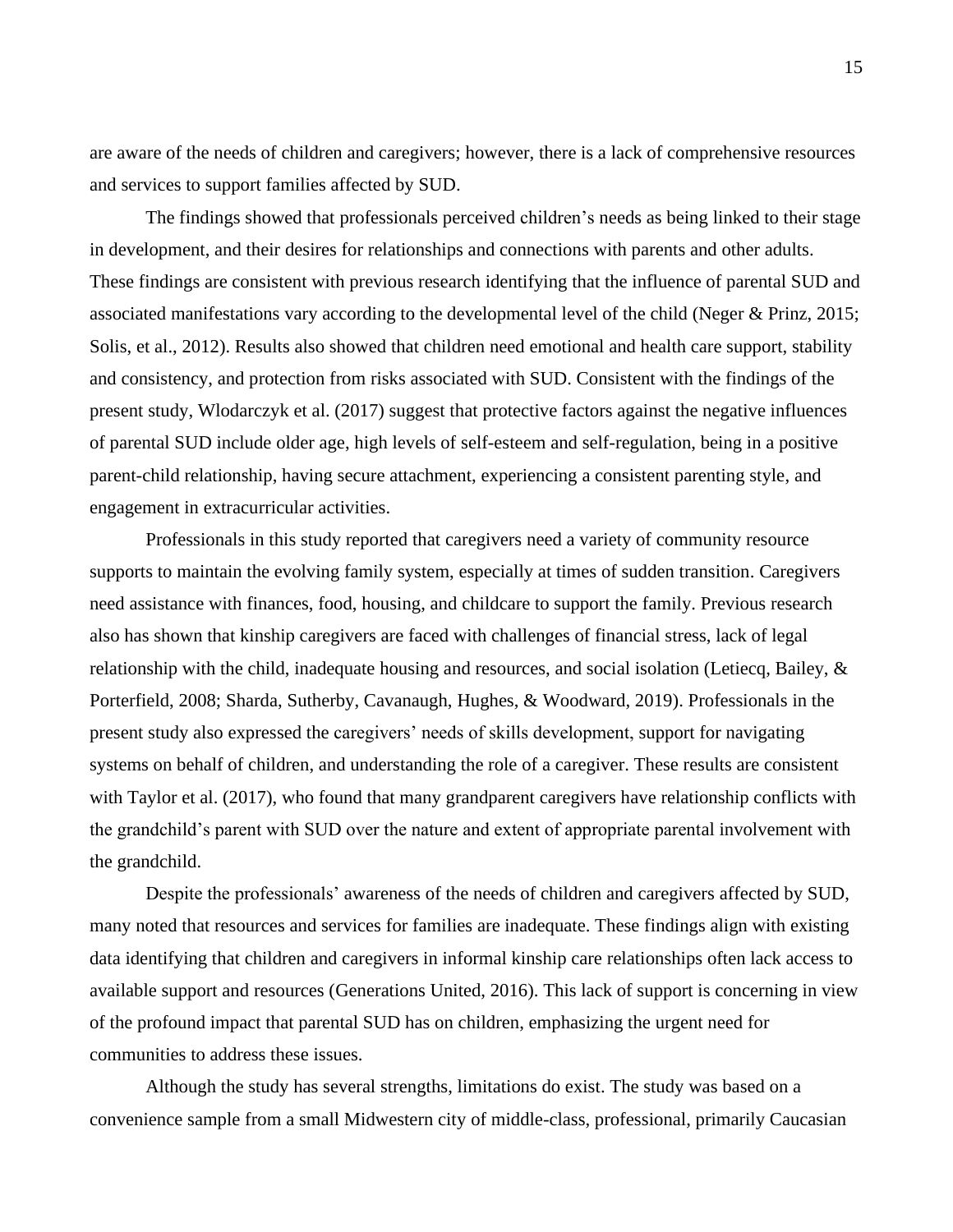citizens of the United States. Thus, findings may not be generalizable to other populations and settings. Perceptions of professionals regarding needs of children and caregivers in informal kinship arrangements are minimally represented. Most importantly, the perceptions of the needs of children and caregivers are second-person discernments from professionals.

Despite these limitations, this study adds to the existing literature by examining a broad range of key professionals' perceptions of the needs of children and caregivers affected by familial SUD. In addition, the needs of various types of kinship caregivers were identified; this aspect has received limited research attention and is largely unknown. The findings indicated that professionals who interact with families managing in the context of SUD are aware that children and caregivers have needs that are not being met with existing resources and services.

Future research is needed to understand the specific needs and experiences of familial SUD as reported by children and caregivers themselves. Involving children and caregivers in future samples is essential to identifying needs and to developing interventions and resources to meet unmet needs. With this type of information, communities could create comprehensive services to promote whole family health and recovery for those affected by SUD.

**Acknowledgment.** The authors thank the professionals interviewed for sharing their valuable time and experiences, and Roberta Connelly for providing writing assistance.

Portions of this work were previously presented at the 14th International Family Nursing Conference (August 2019), the inaugural Community Creative Achievement Day held by Winona State University-Rochester (April 2020), and the 30th Annual Conference of the National Association of Social Workers – Minnesota Chapter (September 2020).

**Declaration of conflicting interests.** The authors declared no potential conflicts of interest with respect to the research, authorship, and/or publication of this article.

**Funding.** The authors disclosed receipt of the following financial support for the research, authorship, and/or publication of this article: This research was supported in part by a grant from the Winona State Foundation.

**ORCID iD.** Jessica E. Tye <https://orcid.org/0000-0001-6773-7208>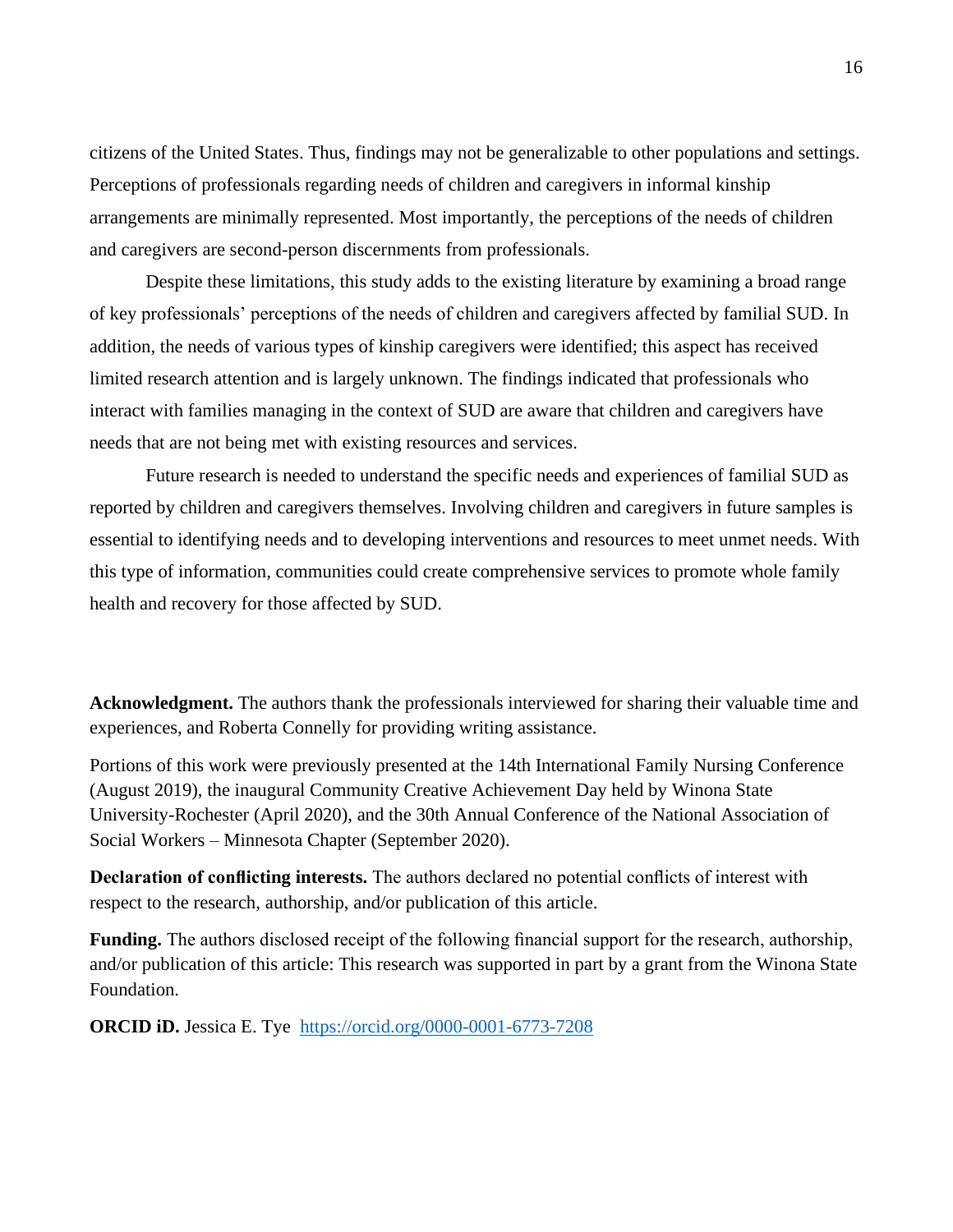### **References**

- Abbott, P., & Chase, D. M. (2008). Culture and substance abuse: Impact of culture affects approach to treatment. *Psychiatric Times, 25(1)*. [https://www.psychiatrictimes.com/view/culture-and](https://www.psychiatrictimes.com/view/culture-and-substance-abuse-impact-culture-affects-approach-treatment)[substance-abuse-impact-culture-affects-approach-treatment](https://www.psychiatrictimes.com/view/culture-and-substance-abuse-impact-culture-affects-approach-treatment)
- American Psychiatric Association. (2013). *Diagnostic and statistical manual of mental disorders (5th ed.)*. Arlington, VA: Author.
- Child Welfare Information Gateway (2020). *About kinship care.* <https://www.childwelfare.gov/topics/outofhome/kinship/about/>
- Dunfee, M. N., Brown, R. L., & Schoenberg, N. E. (2020). Perspectives on Religious and Spiritual Coping among Rural Grandparent Caregivers. *Journal of Family Issues.*  <https://doi.org/10.1177/0192513X20938857>
- Ellis, R. R., & Simmons, T. (2014). *Coresident grandparents and their grandchildren: 2012*. Current Population Reports, P20-576, U.S. Census Bureau, Washington, DC.
- Ge, W. & Adesman, A. (2017). Grandparents raising grandchildren: A primer for pediatricians. *Current Opinion in Pediatrics, 29(3)*, 379-384.
- Generations United. (2016). *Children thrive in grandfamilies*. [http://grandfamilies.org/Portals/0/16-](http://grandfamilies.org/Portals/0/16-Children-Thrive-in-Grandfamilies.pdf) [Children-Thrive-in-Grandfamilies.pdf](http://grandfamilies.org/Portals/0/16-Children-Thrive-in-Grandfamilies.pdf)
- Generations United. (2017). *In loving arms: The protective role of grandparents and other relatives in raising children exposed to trauma.* [https://www.gu.org/app/uploads/2018/05/Grandfamilies-](https://www.gu.org/app/uploads/2018/05/Grandfamilies-Report-SOGF-2017.pdf)[Report-SOGF-2017.pdf](https://www.gu.org/app/uploads/2018/05/Grandfamilies-Report-SOGF-2017.pdf)
- Graneheim, U. H., & Lundman, B. (2004). Qualitative content analysis in nursing research: Concepts, procedures and measures to achieve trustworthiness. *Nurse Education Today, 14(2)*, 105-112.
- Hadfield, J. C. (2014). The health of grandparents raising grandchildren: A literature review. *Journal of Gerontological Nursing, 40(4)*, 32-42.
- Hays, D. G. & Singh, A. A. (2012). *Qualitative inquiry in clinical and educational settings*. New York, NY: The Guillford Press.
- Israel, B. A., Parker, E. A., Rowe, Z., Salvatore, A., Minkler, M., López, J., … Halstead, S. (2005). Community-based participatory research: lessons learned from the Centers for Children's Environmental Health and Disease Prevention Research. *Environmental Health Perspectives*, *113(10)*, 1463-1471.
- Lander, L., Howsare, J., & Byrne, M. (2013). The impact of substance use disorders on families and children: From theory to practice. *Social Work and Public Health, 28(3-4)*, 194-205.
- Letiecq, B. L., Bailey, S. J., & Porterfield, F. (2008). "We have no rights, we get no help." The legal and policy dilemmas facing grandparent caregivers. *Journal of Family Issues, 29(8)*, 995-1012.
- Lincoln, Y. S. & Guba, E. A. (1985). *Naturalistic inquiry*. Newbury Park, CA: Sage.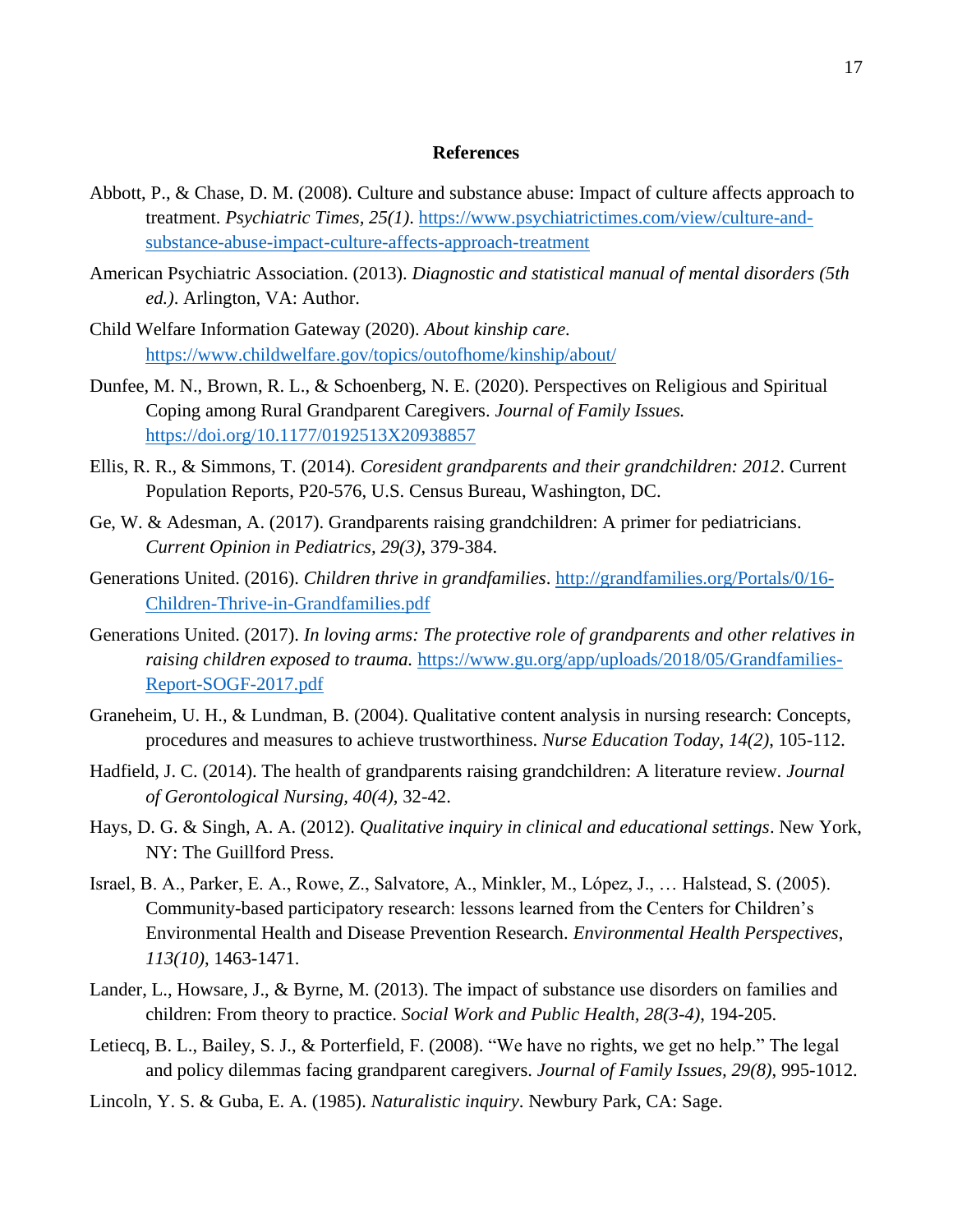- Lipari, R.N., &Van Horn, S.L. (2017). *Children living with parents who have a substance use disorder. The CBHSQ Report: August 24, 2017*. Center for Behavioral Health Statistics and Quality, Substance Abuse and Mental Health Services Administration, Rockville, MD.
- Matsuzaka, S. & Knapp, M. (2020). Anti-racism and substance use treatment: Addiction does not discriminate, but do we? *Journal of Ethnicity in Substance Abuse, 19(4)*, 567-593.
- Meinhofer, A., & Angleró-Díaz, Y. (2019). Trends in foster care entry among children removed from their homes because of parental drug use, 2000 to 2017. *JAMA Pediatrics, 17*3(9), 881-883.
- National Institute on Drug Abuse. (2020). *Health consequences of drug misuse: Death*. <https://www.drugabuse.gov/drug-topics/health-consequences-drug-misuse/death>
- Neger, E. & Prinz, R. (2015). Interventions to address parenting and parental substance abuse: Conceptual and methodological considerations. *Clinical Psychological Review, 39*, 71-82.
- Ross S., & Peselow, E. (2012). Co-occurring psychotic and addictive disorders: Neurobiology and diagnosis. *Clinical Neuropharmacology, 35(5)*, 235-243.
- Santucci K. (2012). Psychiatric disease and drug abuse. *Current Opinion in Pediatrics, 24(2)*, 233-237.
- Sharda, E. A., Sutherby, C. G., Cavanaugh, D. L., Hughes, A. K., & Woodward, A. T. (2019). Parenting stress, well-being, and social support among kinship caregivers. *Children and Youth Services Review, 99*, 74-80.
- Shonkoff, J.P. (2016). Capitalizing on advances in science to reduce the health consequences of early childhood adversity. *JAMA Pediatrics, 170(10)*, 1003-1007.
- Smith, V. C., Wilson, C. R., & Committee on Substance Use and Prevention. (2016). Families affected by parental substance use. *Pediatrics 138(2)*, e20161575.
- Solis, J. M., Shadur, J. M., Burns, A. R., & Hussong, A. M. (2012). Understanding the diverse needs of children whose parents abuse substances. *Current Drug Abuse Reviews, 5(2)*, 135-147.
- Taylor, M. F., Marquis, R., Coall, D., & Wilkinson, C. (2017). Substance misuse-related parental child maltreatment: Intergenerational implications for grandparents, parents, and grandchildren relationships. *Journal of Drug Issues, 47(2)*, 241-260.
- Vandivere, S., Yrausquin, A., Allen, T., Malm, K., & McKlindon, A. (2012). *Children in nonparental care: a review of the literature and analysis of data gaps*. Department of Health and Human Services, Office of the Assistant Secretary for Planning and Evaluation. Washington, DC: U.S.
- Wlodarczyk, O., Schwarze, M., Rumpf, H., Metzner, F., & Pawils, S. (2017). *Protective mental health factors in children with alcohol and drug use disorders: A systematic review*. PLoS One, 12(6), e0179140.<https://doi.org/10.1371/journal.pone.0179140>
- Woods, T. (2020). The health of African American grandmothers raising grandchildren: a growing social problem. *Journal of Family Issues*. <https://doi.org/10.1177/0192513X20934829>